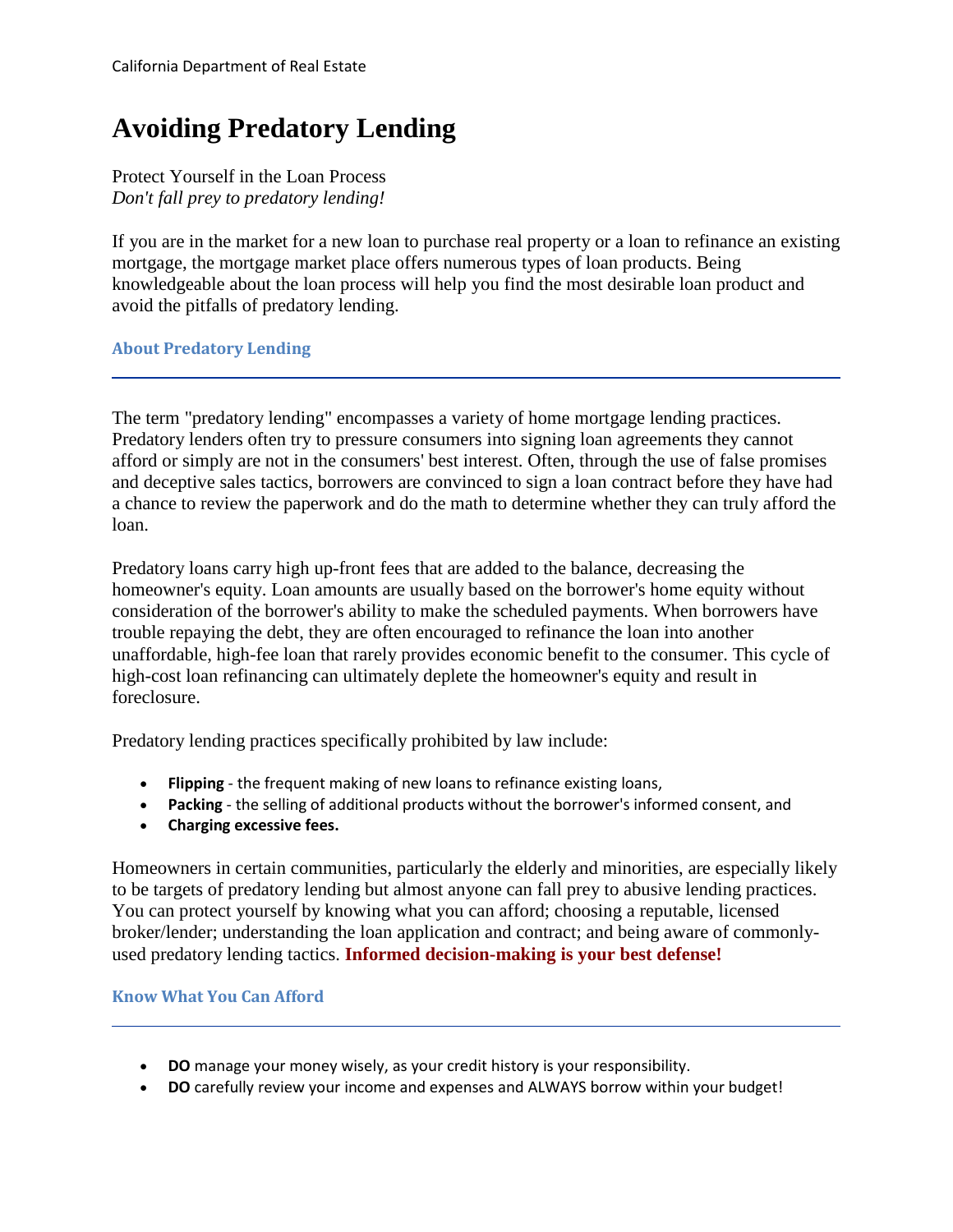- • **DO NOT** inflate your earnings or provide false information to qualify for a loan as the lender's borrower qualifications are based on what an individual or family must earn to afford the mortgage payment.
- • **DO NOT** bet on future income increases as there are no certainties in the future, but it is a you can't make the payments due to unforeseen events. certainty that you could face the loss of your home and all of the money you paid on the loan if

## **Choose a Reputable, Licensed Broker/Lender**

- • A good way to find a reputable broker and/or lender is to ask family members and/or friends who will not gain personally to refer you to brokers and/or lenders they have used satisfactorily.
- Be aware of salespersons who approach you with offers that sound too good to be true.
- by checking with the [California Department of Corporations](https://dbo.ca.gov) and/or the California Department of • Prior to using the services of a mortgage broker or lender, make sure they are properly licensed [Real Estate.](https://www.dre.ca.gov)

## **Applying for a Loan**

- • There are oftentimes major differences between various lending sources, so shop around for the best loan and visit several reputable mortgage brokers and lenders.
- Compare interest rates, fees and points and examine all of the terms of the loan.
- The law requires mortgage brokers and lenders to notify you of your right to review your credit score and the key factors affecting your credit score. Obtain a copy of your credit report to verify that it accurately reflects your credit history.
- In most mortgage loan transactions, you are entitled by state and federal law to a "Good Faith Estimate" disclosure of the costs and expenses you are expected to pay in connection with obtaining the loan. Read it carefully and question any items you don't understand.
- Double-check the loan application for accuracy in the cost of the home, your income and your employment information. If false information is provided, you could lose your home if the lender decides to foreclose and/or even face criminal charges.

# **Before You Sign**

- Ask questions about the terms of the loan and check the contract to confirm that the terms you agreed upon are clearly written in the loan documents.
- Read the entire loan contract to make sure you fully understand your obligations and all provisions of the contract before signing. **NEVER** sign blank forms or sign one with information that is incorrect.
- comfortable with or do not understand. **NEVER RELY** on verbal assurances that are not in • Talk with a knowledgeable and trusted advisor or professional of your choice prior to signing a loan agreement. **NEVER ALLOW YOURSELF** to be pressured to sign a contract that you are not writing.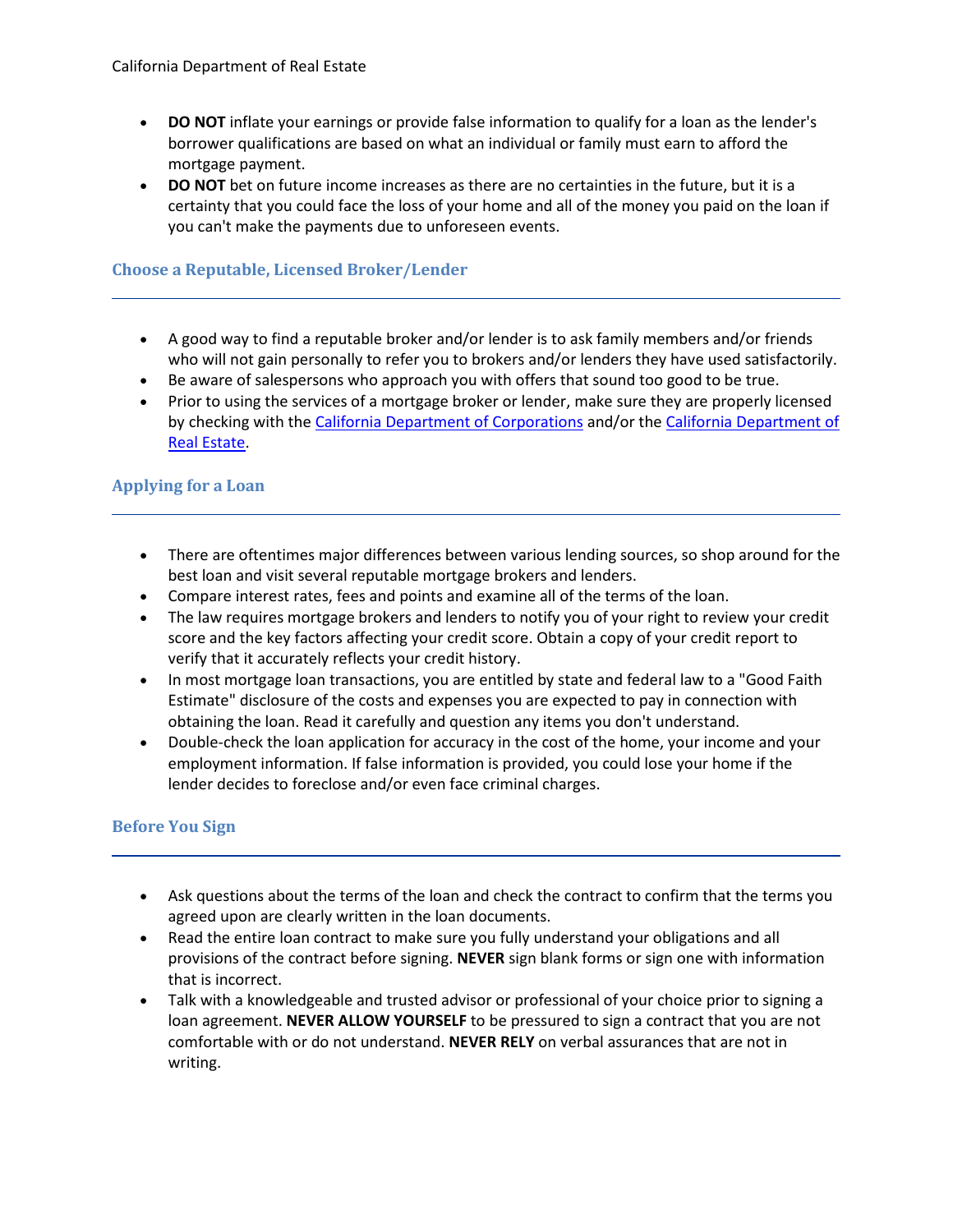• Find out if you have cancellation rights. Some loans, but not all, give you the right to cancel the determine whether or not you have cancellation rights. loan application within three days after signing. Carefully review your loan application to

## **Beware of these Predatory Lending Tactics**

- Exceedingly high interest rates and inflated fees in comparison with other lenders.
- • Bait and switch tactics where a mortgage broker or lender knowingly offers one set of terms which are more appealing but are not readily available and then pressures the borrower into signing a contract with more expensive terms and hidden fees.
- Door-to-door high pressure salespersons and pitches for home equity loans related to home improvement contracts or contracts for the installation of items such as drapes and carpets.
- • Salespersons with backgrounds similar to yours who attempt to gain your trust. This tactic is make a decision based on trust instead of knowledge and understanding. oftentimes used to lull a homeowner into a false sense of security, causing the homeowner to
- • Mail, radio and television ads that claim "No job! No credit! No problem! You can still qualify for a loan based on your home equity." These ads encourage you to place your home at risk. If you can't make the payments, you will lose your home! Offers that sound too good to be true, usually are.
- • High-pressure sales tactics requiring you to sign a loan contract right away. If the offer is good today, it should probably be good tomorrow, **AFTER** you have reviewed the contract and have consulted a knowledgeable, uninvolved advisor.

#### **High Rate/High Fee Loans**

As of July 1, 2002, California has a law covering "high rate/high fee" loans. The law contains special rules regarding balloon payments, prepayment penalties, the borrower's ability to repay the loan, and many others. It also requires that the loan have a tangible benefit to the consumer. With certain specified exceptions, a "covered loan" is a consumer credit transaction (primarily for personal, family or household purposes) that is secured by a one to four unit dwelling that is or intended to be the borrower's principal residence; the annual percentage rate (APR) exceeds by 8 points or more the yield on Treasury Securities having a similar term, or the total points and fees, as defined, payable by the consumer at or before closing will exceed 6 percent of the total loan amount. The maximum amount covered is the most current FannieMae single-family first mortgage conforming loan limit.

 broker has a responsibility to you as your agent to discuss all possible loan options with you and into a loan that is not suitable for your needs or ability to pay. Open end credit transactions, sometimes known as "home-equity lines of credit" (HELOCs) are not covered by this law. Be wary of a broker who attempts to steer you into obtaining a HELOC if it was not your intention to obtain one as he or she may be attempting to evade this law. A inform you of the advantages and disadvantages of each. You should not be pressured or steered

As of July 1, 2010, California also has a law covering higher-priced mortgage loans. The law contains special rules regarding prepayment penalty and the borrower's ability to repay the loan.